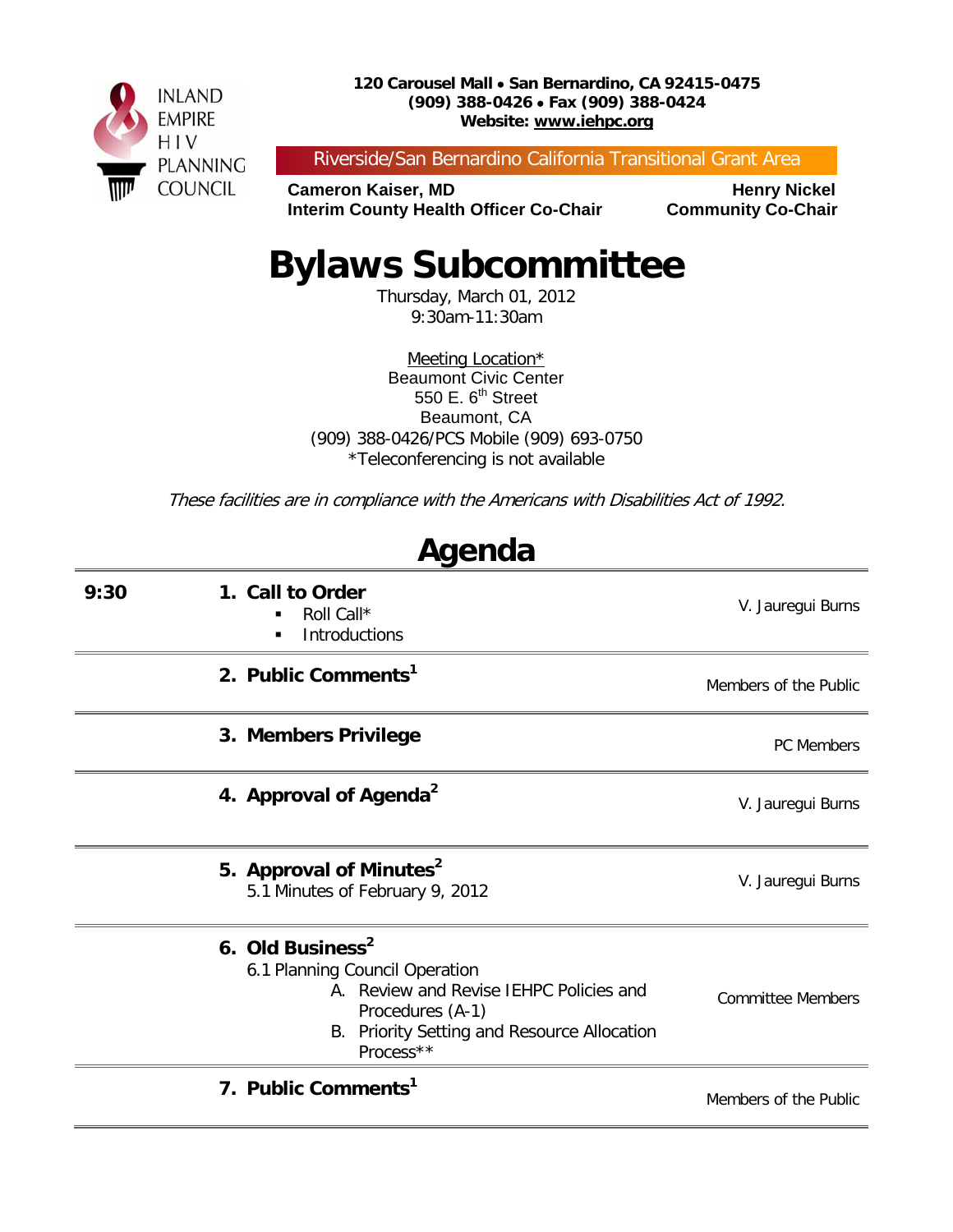|       |     | 8. Members Privilege                   | <b>PC</b> Members                       |
|-------|-----|----------------------------------------|-----------------------------------------|
|       |     | 9. Review of Action Item               | PC Staff                                |
|       | 10. | <b>Agenda Setting for Next Meeting</b> | PC Members/ V. Jauregui<br><b>Burns</b> |
|       | 11. | Roll Call*                             | PC Staff                                |
| 11:30 | 12. | Adjournment                            | V. Jauregui Burns                       |

<sup>1</sup> Public Comments: Any member of the public may address this meeting on items of interest that relate to the Ryan White CARE Act by completing a speaker slip to indicate their interest in addressing the Planning Council. A three-minute limitation will normally apply to each member of the public who wishes to comment, unless waived by the Chair.

 $2$  The agenda item may consist of a discussion and a vote. Public comments can be made prior to each Planning Council vote.

\* Members must be present at both roll calls to receive credit for meeting attendance.

\*\* Copies can be obtained at the I.E.H.P.C. office and will be available at the meeting.

Requests for special accommodations (e.g., language translation) must be received 72 hours prior to the date of the meeting. Contact PC Support at (909) 388-0426.

All meetings of the Planning Council and its committees are open to interested parties from the general public. Notices are posted in compliance with the California Brown Act. Information regarding Planning Council meetings, and/or minutes of meetings are public records and are available upon request from the Planning Council Support Staff by calling (909) 388-0426 or by visiting the website http://www.iehpc.org.

Servicios en Español: Notificación para servicios de intérprete deben de someterse setenta y dos horas de anticipo. Por favor llame (909) 388-0426.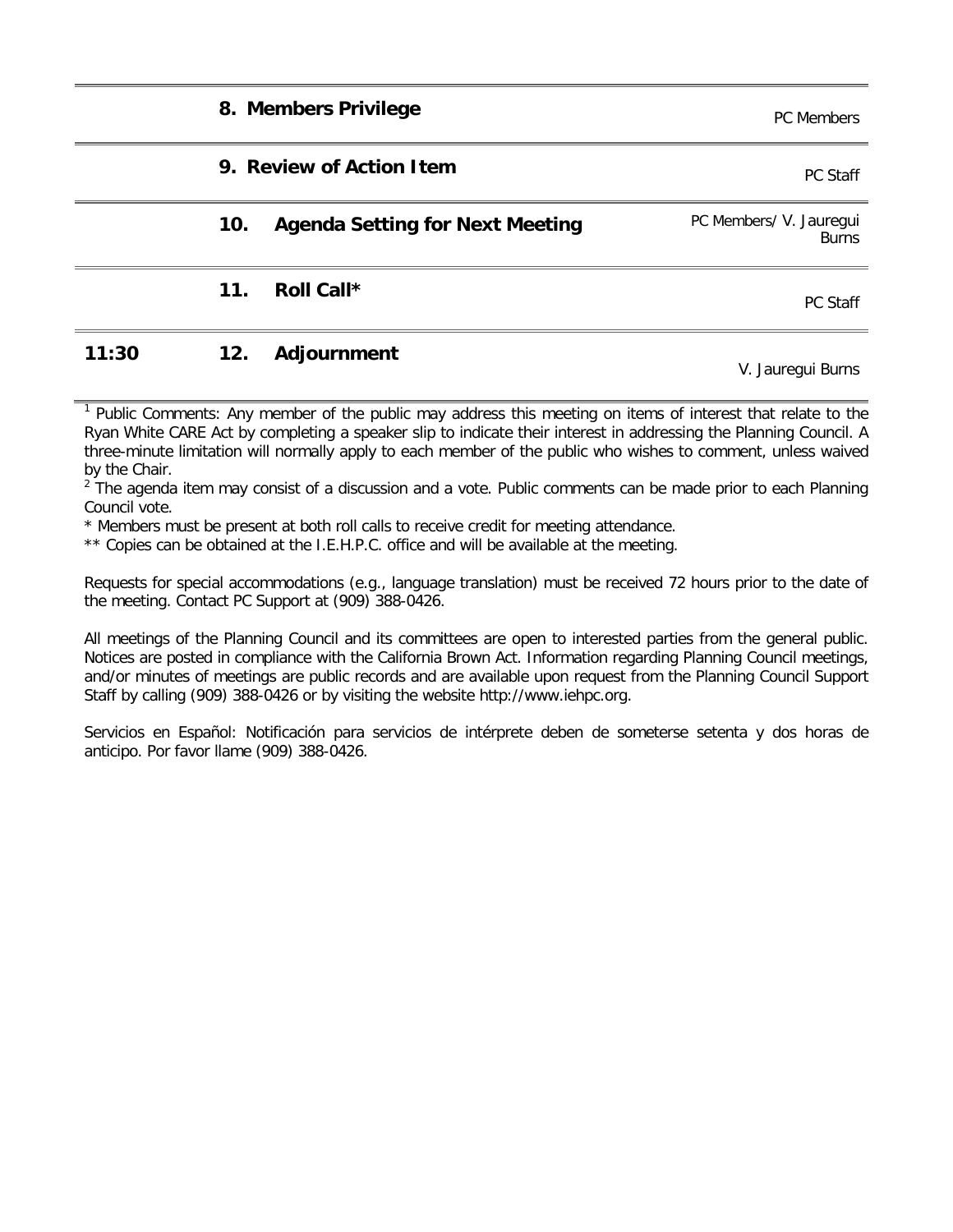#### **Section 3 – Standing Committees**

- A. The standing committees shall be the Evaluation of the Administrative Mechanism, Bylaws, Grievance, Planning, Council Development, Empowerment, Continuum of Care, Standards and Finance Committees.
- B. The Council Support Staff shall work with each committee to ensure that the administration and responsibility of each committee is met.

#### **a. Evaluation of Administrative Mechanism Committee**

- (1) Responsibilities: The responsibilities of the Evaluation of the Administrative Mechanism Committee shall be to:
	- (a) Develop the necessary tools and procedures and oversee the assessment of the efficiency of the administrative mechanism of the RWP (i.e. procurement and contract arrangement), working through and reporting to the Council and
	- (b) Assess the performance of the Council Support Staff (i.e. assisting the Council in establishing and carrying out process) for timely and appropriate activities within the TGA.

#### **b. Bylaws Committee**

- (1) Responsibilities: The responsibilities of the Bylaws Committee, shall include:
	- (a) Periodic review of these Bylaws to ensure that they meet the needs of the Council,
	- (b) Development of proposed amendments to the Bylaws in accordance with Ryan White legislation and HRSA guidelines,
	- (c) Development of recommendations for changes to the policies and procedures governing Council operations, as needed,
	- (d) Recommendation of changes to the Bylaws, policies, and procedures to the Council, with the full Council responsible for approval, and
	- (e) Submission of Council-approved Bylaws and items related to Council mandates to the Board of Supervisors for final review and approval.

#### **c. Grievances Committee**

(1) Responsibilities: The responsibilities of the Grievances Committee, working through and reporting to the Council, shall include: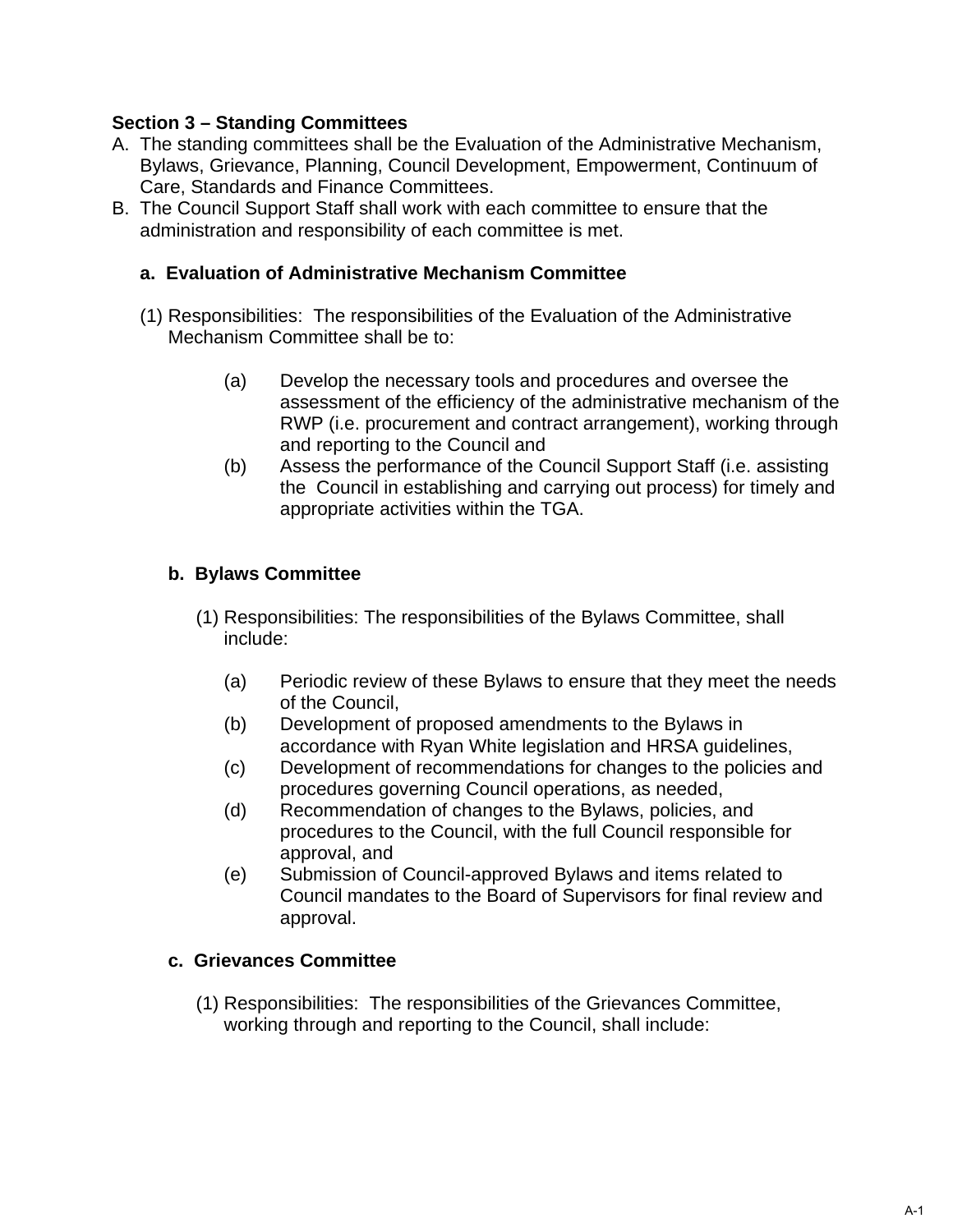- (a) Serving as the first step in the grievance process, by hearing and where possible resolving grievances against the Council, as specified in the Grievances Policy,
- (b) Hearing and resolving Code of Conduct complaints, as specified in the Code of Conduct Policy, and
- (c) Assisting in review of and revisions to both policies as needed.

(2) Composition:

- (a) The committee shall be constituted as needed to resolve a grievance.
- (b) For each grievance, a committee shall be convened consisting of the Vice Chair and two other members appointed by the Vice Chair who have no actual or perceived conflict of interest with regard to the issue being addressed. The Vice Chair shall serve as the Chair of the committee.

#### **d. Planning Committee**

- (1) Responsibilities: The responsibilities of the Planning Committee shall include the following:
	- (a) Taking the lead role in conducting periodic needs assessments for the TGA and reporting this information back to the Council, and overseeing any needs assessment contractors and working collaboratively with the RWP. Specific Activities include:
		- i.Determining the size and demographic characteristics of the individuals with HIV disease within the TGA, including trends in the epidemic, working in collaboration with epidemiologists in the State and County Departments of Public Health to obtain an epidemiologic profile of the TGA,
		- ii.Determining the service needs and gaps of PLWH in the TGA, which includes establishing methods for obtaining information on community needs and priorities,
		- iii.Identifying barriers to care and access among affected subpopulations and historically underserved communities, including individuals with HIV disease who know their status but are not receiving HIV-related medical care,
		- iv.Developing a provider inventory,
		- v.Assessing the capacity of the system of care to meet identified needs, through preparing a profile of the capacity and capabilities of providers within the TGA, including the extent to which services are available, accessible, and appropriate to PLWH overall and to specific population groups, and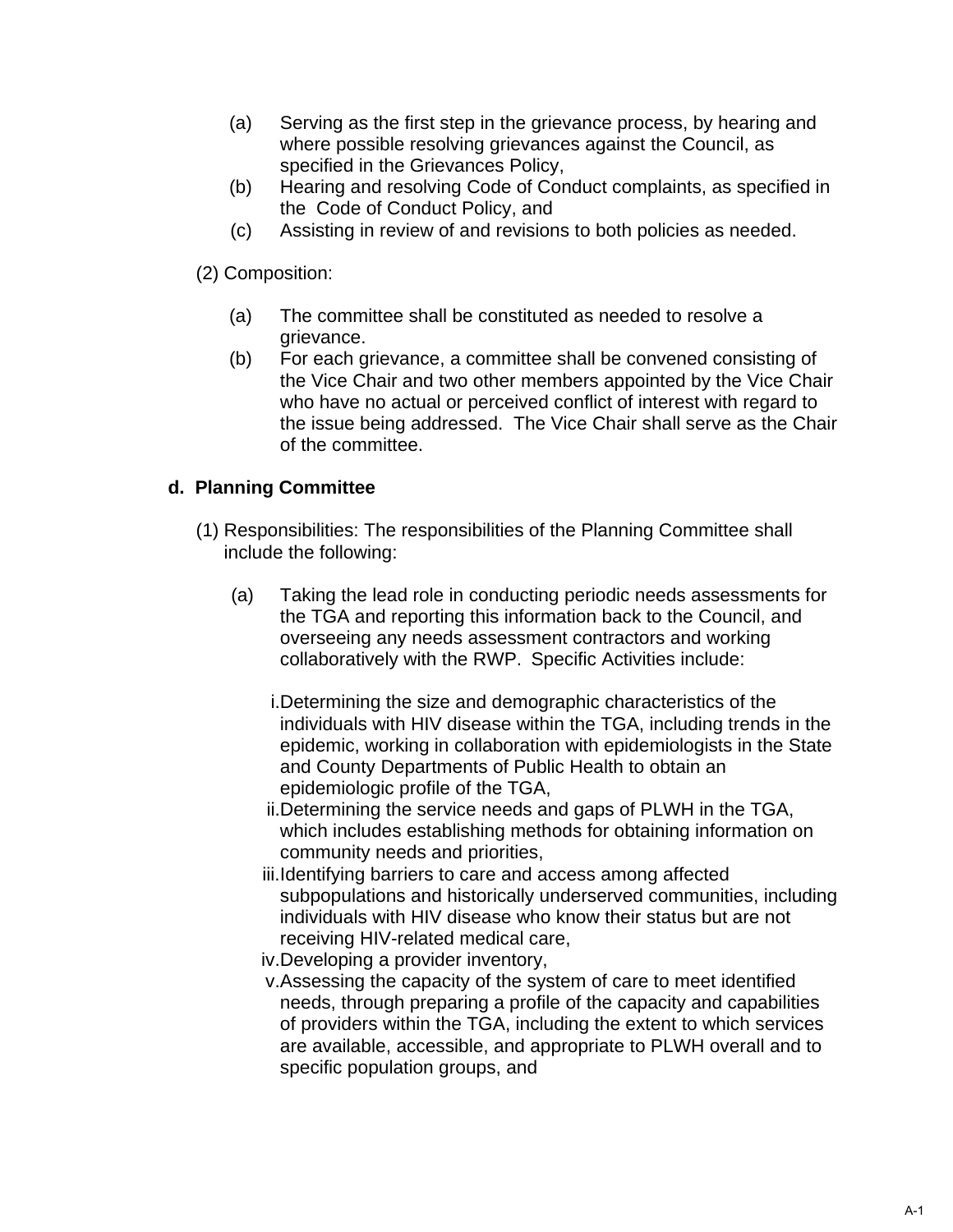- vi.Gathering information about services generally available to consumers (clients) through sources other than those funded by the Council, including data on other funding streams.
- (b) Developing, reviewing, and revising a Comprehensive HIV Services Plan, in collaboration with the RWP, every three years or as specified by HRSA. Specific activities include:
	- i.Developing, reviewing, and revising a Comprehensive HIV Services Plan for the delivery of health care core and support services, using the results of the needs assessment, cost and utilization data, and other information on the continuum of care in the TGA, and working collaboratively with the RWP,
	- ii.Ensuring effective coordination with other HIV/AIDS planning entities and other relevant bodies in the development of the Comprehensive Plan,
	- iii.Developing, reviewing, and revising strategies for overcoming barriers to care, particularly for individuals who know their HIV status but are not receiving HIV-related medical care, and
	- iv. Playing a lead role in coordinating and determining the compatibility of services within the TGA. Compatibility of services refers to a well developed, cohesive, and integrated system of care.
- (c) Monitoring and evaluating progress in implementing the Comprehensive HIV Services Plan,
- (d) Participating in the development of and ensuring that Council actions are consistent with the Statewide Coordinated Statement of Need (SCSN), and
- (e) Establishing and overseeing the process through which the Council determines service priorities and resource allocations for the TGA. Specific activities include;
	- i. Developing, and refining as necessary, a process for the full Council to use in setting priorities and allocating Part A resources for the TGA and in developing directives to the RWP as to how best to meet each priority, based upon the results of the needs assessment, the Comprehensive HIV Services Plan, and other information (data); decisions must be based on documented needs,
	- ii. Overseeing the priority setting and resource allocations process each year,
	- iii. Planning and coordinating the annual Data Summit (data and information presentation and decision making meeting),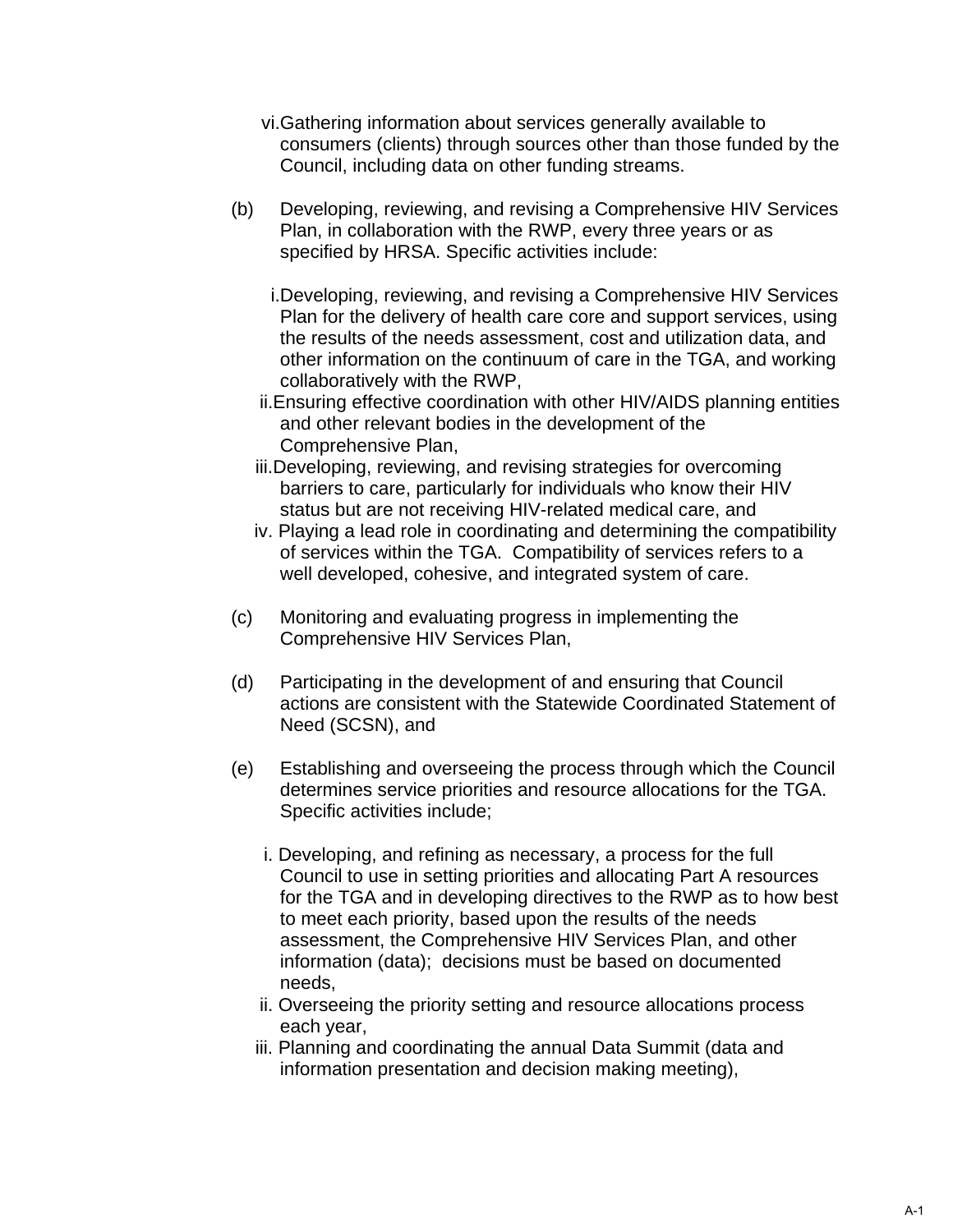- iv. Recommending a process for ensuring timely and informed reallocation of funds as required during the program year, working with the RWP, and
- v. Reviewing annual written assessments of the priority setting and resource allocations process and recommending to the full Council any needed changes in that process.
- (2) Composition: At least one third must be PLWH.

#### **e. Council Development Committee**

- (1) Responsibilities: The responsibilities of the Council Development Committee shall include:
	- (a) Development and implementation of ongoing recruitment and screening of potential Council members, using an open nominations process approved by the Council,
	- (b) Recommendation of candidates for Council appointment to the Council and then to the San Bernardino County Board of Supervisors, both annually as terms end and throughout the year, whenever a vacancy occurs,
	- (c) Development and presentation of a slate of candidates for the officer positions each year, and of candidates to fill any officer vacancies during the year,
	- (d) Orientation and training of Council members,
	- (e) Monitoring of member participation, including attendance at Council and committee meetings, and
	- (f) Monitoring to ensure that the Council's membership meets legislative requirements and HRSA standards, is representative of required membership categories, reflective of the epidemic in the TGA, and includes at least one-third (1/3) unaffiliated consumers of Part A services.
- (2) Composition: At least one (1) member who is a PLWH, and at least one (1) other member who is a person of color.

#### **f. Empowerment Committee**

- (1) The responsibilities of the Empowerment Committee shall include:
	- (a) Fostering awareness of HIV/AIDS and the role/mission of the Council in the communities of the TGA, and support for programs assisting PLWH,
	- (b) Serving as a sounding board and line of communication between the TGA and populations that are historically and newly identified as being underserved,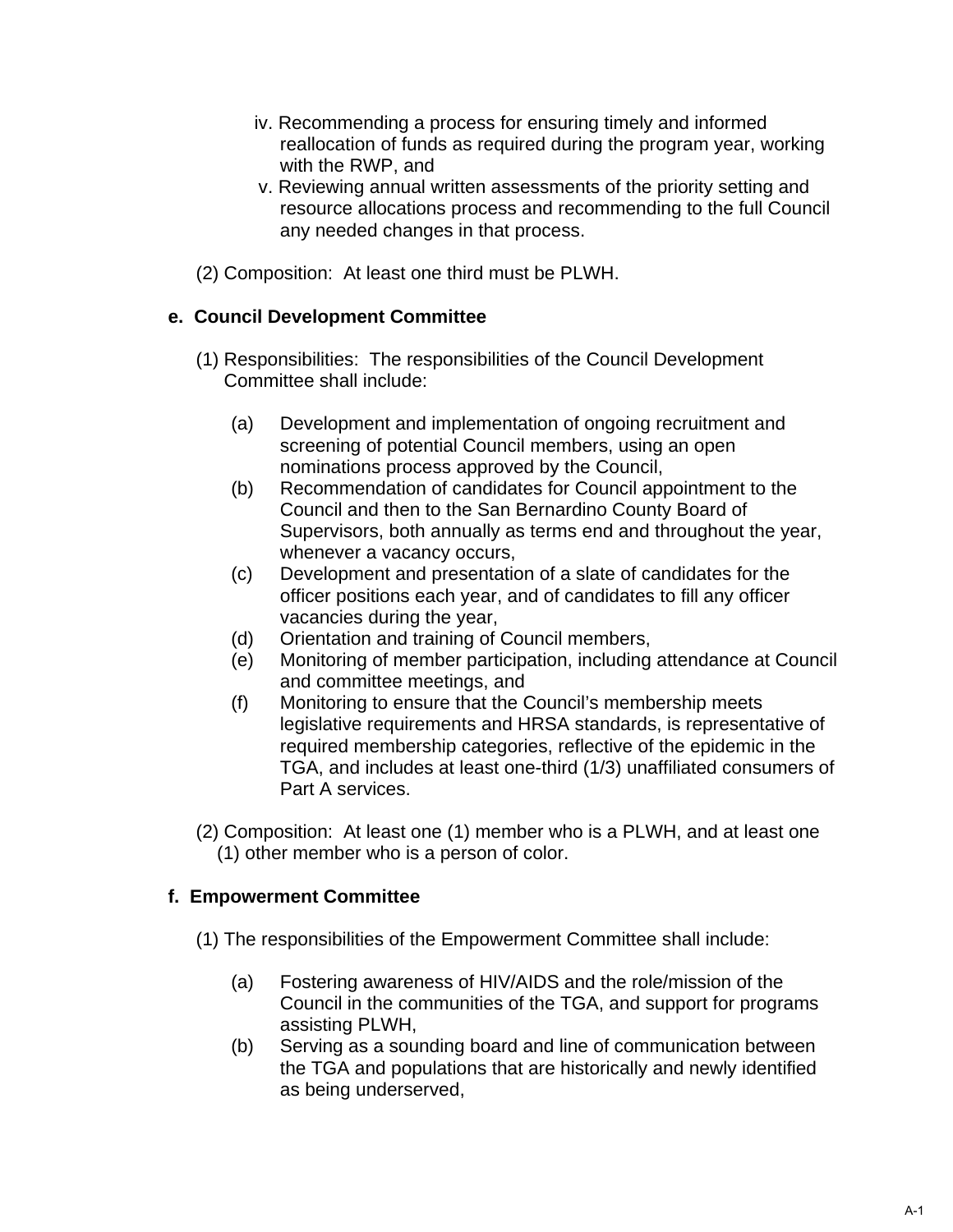- (c) Promoting consumer education about the services available through Part A,
- (d) Making recommendations to the Council to achieve equitable delivery of high quality, culturally competent services to all eligible consumers, and to improve outreach and services to underserved populations,
- (e) Making recommendations to the TGA on how to increase its effectiveness at identifying and bringing into care persons who are aware that they are HIV infected but are not in care,
- (f) Gathering information about and creating awareness of services that are part of the TGA's continuum of care and are available at low or no cost to consumers, but are funded by sources other than Part A, and
- (g) Supporting the recruitment of qualified members for the Council, and facilitating participation of consumers at all levels.
- (2) Composition: The Empowerment Committee shall consist of no more than nine Council members and an unlimited number of non-Council members. Special efforts shall be made to recruit PLWH, including unaffiliated Part A consumers, as members. The Chair must be a member of the Council.

#### **g. Continuum of Care Committee**

- (1) Responsibilities: The responsibilities of the Continuum of Care Committee (COC) shall include:
	- (a) Guiding, coordinating, facilitating, and overseeing the development and strengthening of the TGA's continuum of care,
	- (b) Taking the lead for the Council in the evaluation of Council products and actions including:
		- i. Monitoring and evaluating progress on the Comprehensive HIV Services Plan goals and determining what impact services are having on client health outcomes,
		- ii. Examining the cost-effectiveness of the services delivered, using cost and utilization data provided for each service category by the RWP as well as outcomes data,
		- iii. Reviewing service category expenditures and program performance and comparing them with Council goals and objectives,
		- iv. Assessing aggregate performance of services,
		- v. Providing information (input) for the development of the Comprehensive Plan, and
	- (c) Recognizing that clinical quality management (QM) is primarily a RWP responsibility, receiving and using clinical quality management data on a service category level, and working with the RWP to support and learn from the TGA's clinical QM activities,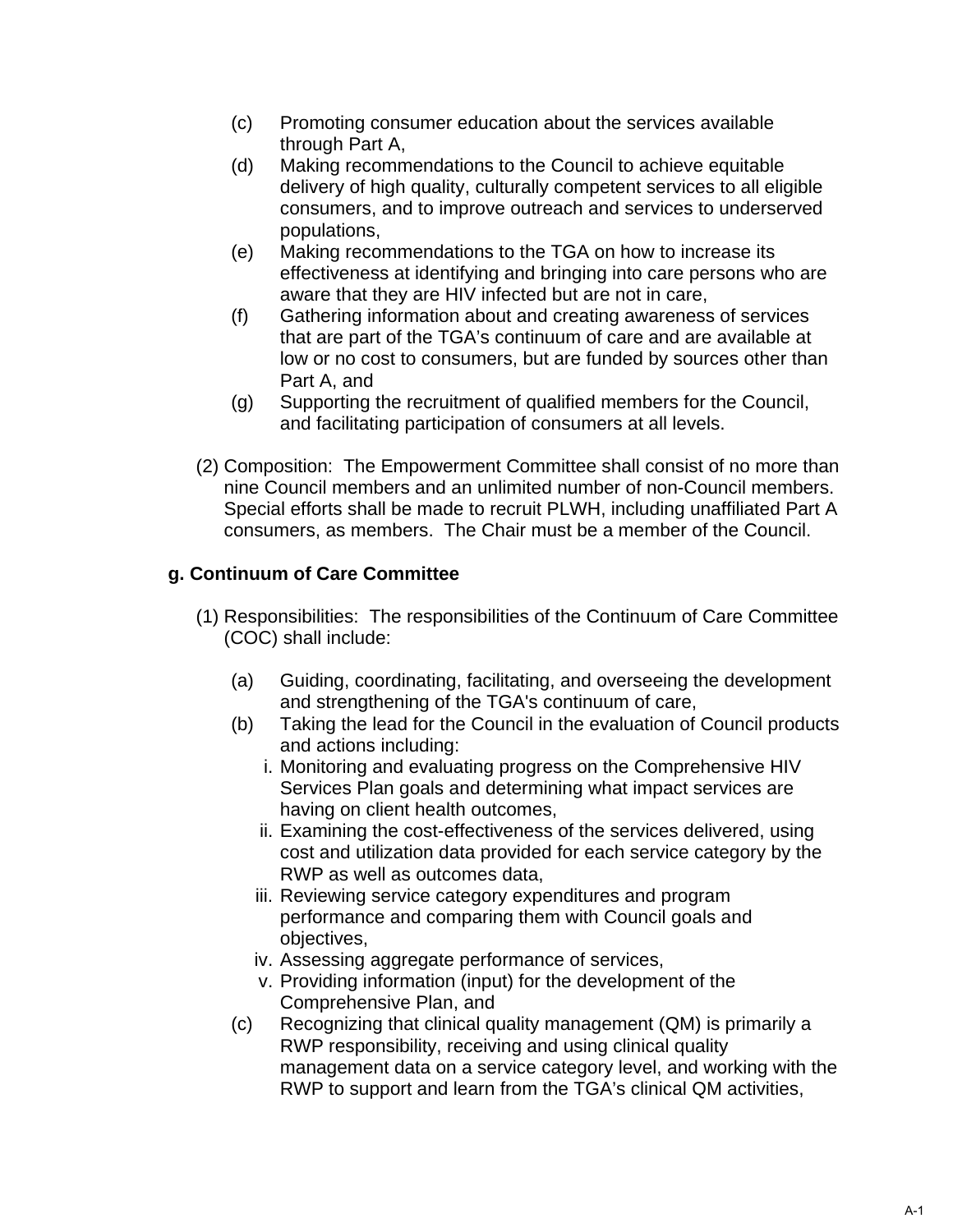- (d) Ensuring coordination in the provision of services with non-Part A programs, including programs for HIV prevention and for the prevention and treatment of substance abuse, and
- (e) Implementing special projects related to standards and evaluation activities.
- (2) Composition: The Committee shall ensure diverse participation, including PLWH and other non-providers as well as providers.

#### **h. Standards Committee**

- (1) Responsibilities: The responsibilities of the Standards Committee shall include:
	- (a) Developing and updating service category definitions and standards of care for each service category. Specific activities include:
		- i. Developing and revising, as needed, the Standards of Care for funded service categories, and recommending Client Eligibility Criteria, and Output and Outcome Indicators as part of those standards, so as to be consistent with HRSA Policy and to meet the changing needs of PLWH in the TGA, and
		- ii. Assisting the RWP Staff, as needed, to convene specialized working groups to include experts from specific fields such as HIV-related medical care, mental health, substance abuse, dental care, and medical case management, to provide information for the periodic review and revision of standards.
- (2) Composition: The Committee shall ensure diverse representation including PLWH and other non-providers as well as providers.

#### **i. Finance Committee**

- (1) Responsibilities: The responsibilities of the Finance Committee shall include:
	- (a) Development, in conjunction with Ryan White Program Staff, the annual Council budget. Such budget:
		- i. Shall include the following line items, as indicated in the 2009 HRSA Manual:
			- 1. Needs Assessment
			- 2. Council Support Staff
			- 3. Private mileage reimbursement for consumer members
			- 4. Any other items for the effective and efficient operation of the Council.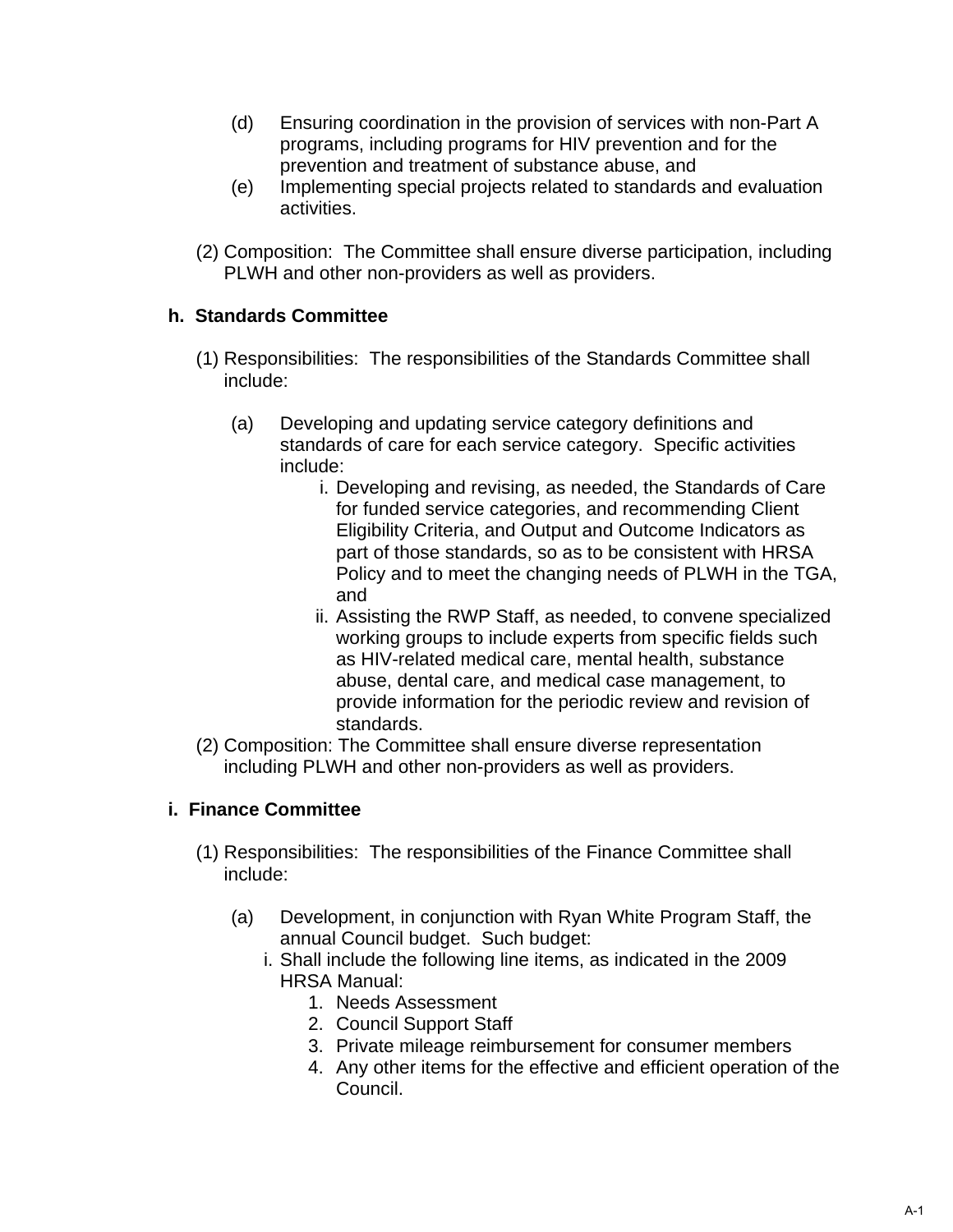- ii. Shall be developed during the month immediately following receipt of the annual Notice of Grant Award for the grant year, and approved by the Council no later than the month following.
- iii. Shall be developed within the constraints of the Grantee Administrative budget.
- (b) Reporting, on a quarterly basis, Council expenditures to date and remaining budget.
- (c) Recommending, based on quarterly reports, any budgetary adjustments necessary to ensure that expenditures are in line with total budget authority.
- (d) Meeting on a quarterly basis, beginning with the first meeting immediately following receipt of the annual Notice of Grant Award.

Composition: The Finance Committee shall consist of not less than three (3) or more than five (5) members, all of whom must be Council membe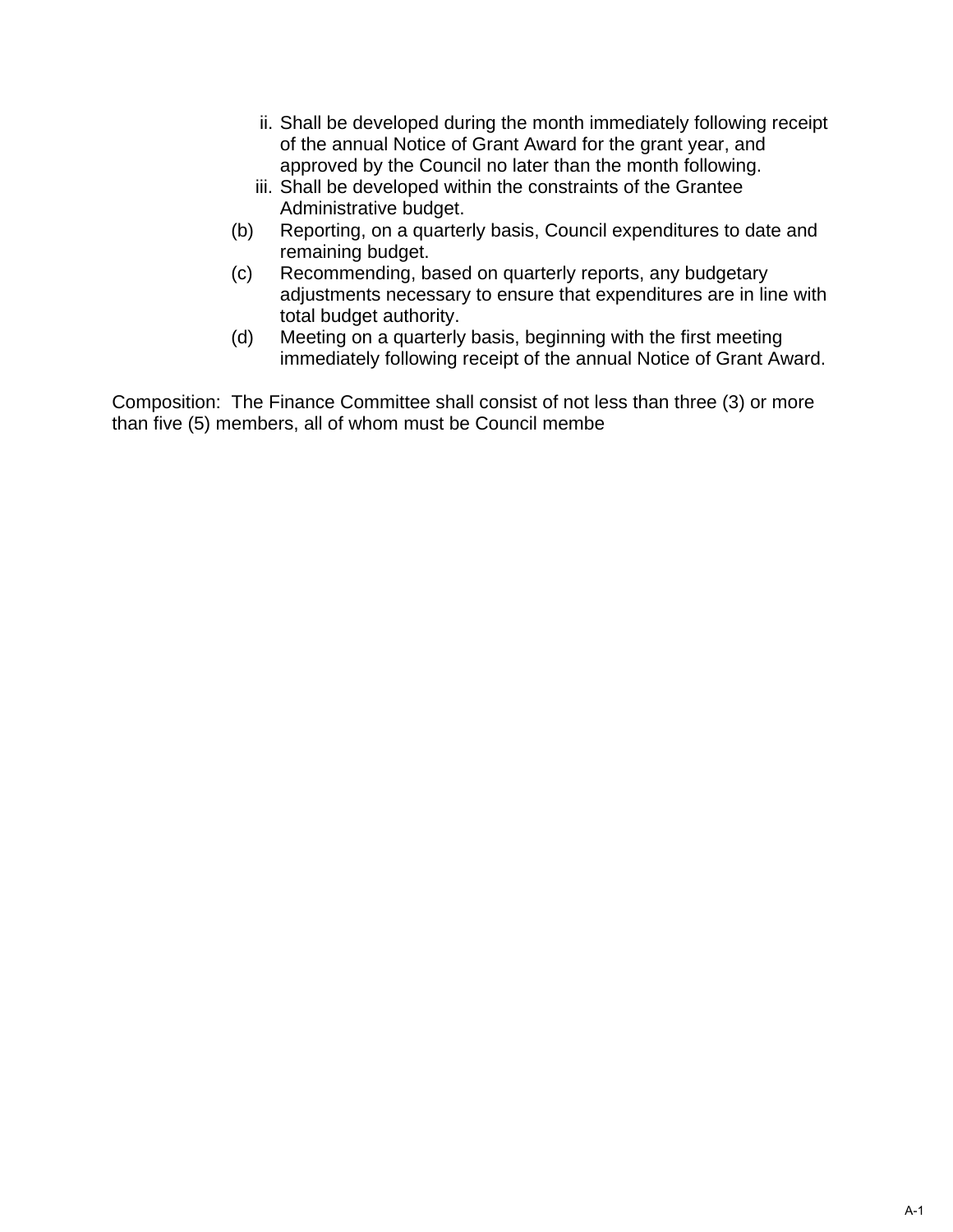

Riverside/San Bernardino California Transitional Grant Area

**Cameron Kaiser, MD<br>Interim County Health Officer Co-Chair Community Co-Chair Interim County Health Officer Co-Chair** 

# **Bylaws Subcommittee**

Thursday, February 09, 2012 9:30am-11:30am

Meeting Location San Bernardino County Department of Public Health 120 Carousel Mall San Bernardino, CA 92415 (909) 388-0426/PCS Mobile (909) 693-0750

Teleconference Site Desert AIDS Project Situation Room, West Wing 1695 North Sunrise Way Palm Springs, CA 92262-3702 (760) 323-2118

These facilities are in compliance with the Americans with Disabilities Act of 1992.

| 9:30 | 1. Call to Order<br>Roll Call*<br>Introductions                                                                                                                                    | V. Jauregui Burns        |
|------|------------------------------------------------------------------------------------------------------------------------------------------------------------------------------------|--------------------------|
|      | 2. Public Comments <sup>1</sup><br><b>None</b>                                                                                                                                     | Members of the Public    |
|      | 3. Members Privilege<br><b>None</b>                                                                                                                                                | <b>PC</b> Members        |
|      | 4. Approval of Agenda <sup>2</sup><br>Motion/Second: T. Evans/K. Owens<br>Motion carried.<br>K. Owens/L. Ford-Watson made motion to start with 7.1<br>prior to 6.1.                | V. Jauregui Burns        |
|      | 5. Approval of Minutes <sup>2</sup><br>5.1 Minutes of January 19, 2012<br>Motion/Second: K. Owens/L. Ford-Watson<br>Motion carried.                                                | V. Jauregui Burns        |
|      | 6. Old Business <sup>2</sup><br>6.1 Planning Council Operation<br>A. Review and Revise IEHPC Policies and<br>Procedures**<br>The committee worked on the PS&RA<br>Process Section. | <b>Committee Members</b> |

## **Minutes**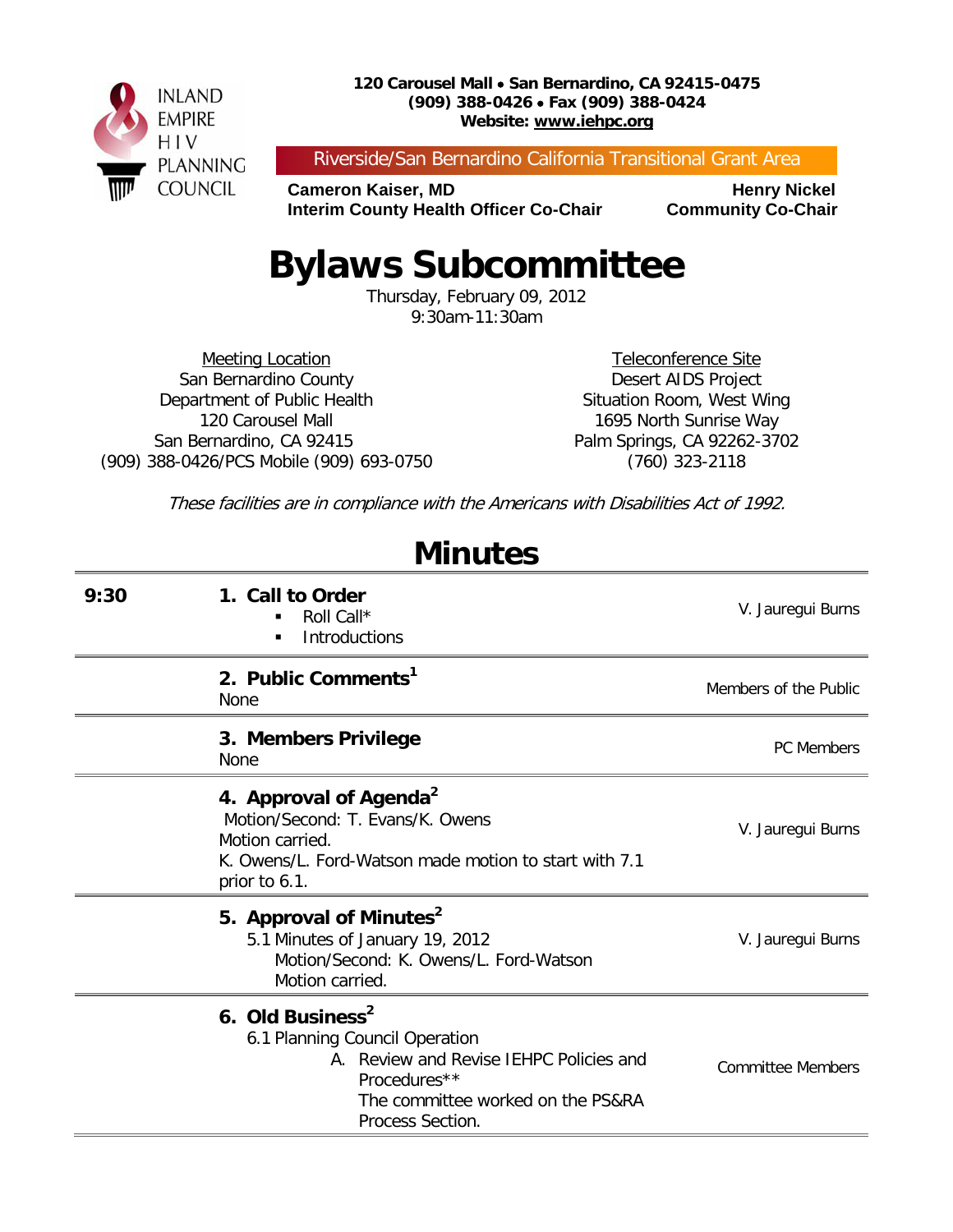### **11:30 13. Adjournment** V. Jauregui Burns

<sup>&</sup>lt;sup>1</sup> Public Comments: Any member of the public may address this meeting on items of interest that relate to the Ryan White CARE Act by completing a speaker slip to indicate their interest in addressing the Planning Council. A three-minute limitation will normally apply to each member of the public who wishes to comment, unless waived by the Chair.

<sup>&</sup>lt;sup>2</sup> The agenda item may consist of a discussion and a vote. Public comments can be made prior to each Planning Council vote.

<sup>\*</sup> Members must be present at both roll calls to receive credit for meeting attendance.

<sup>\*\*</sup> Copies can be obtained at the I.E.H.P.C. office and will be available at the meeting.